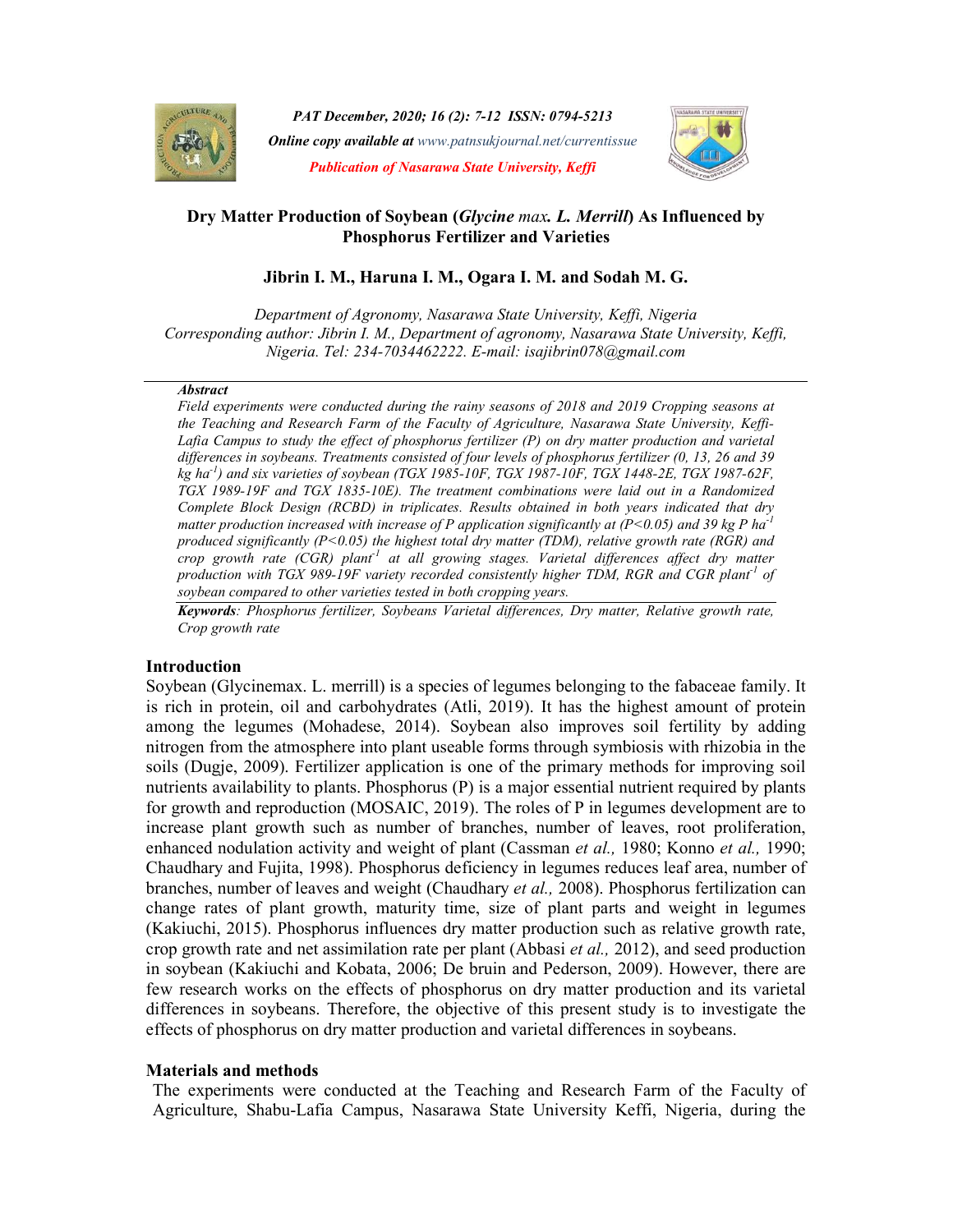2018 and 2019 Cropping seasons. The site is located on Latitude  $08.33^{\circ}$ N and Longitude  $08.33^0$ E and falls within the Southern Guinea Savanna zone of Nigeria (Jayeoba, 2013). The experiments consisted of four levels of phosphorus  $(0, 13, 26, 39 \text{ kg} \text{P} \text{h} \text{m}^{-1})$  in a form of single super phosphate and six different varieties of soybean (TGX 1985-10F, TGX 1987- 10F, TGX 1448-2E, TGX 1987-62F, TGX 1989-19F and TGX 1835-10E). The treatment combinations were laid out in a Randomized Complete Block Design (RCBD) with three replications. The four levels of phosphorus were applied according to treatment combinations and incorporated into the ridges, respectively during land preparation. Three soybean seeds per hole were sown at a recommended planting spacing of 75cm between rows and 5cm between plants. Thinning of some seedlings was carryout 15 days after sowing (DAS). Hoe weeding was done at 3, 6, and 9 weeks after sowing (WAS) to keep the plots weed free. Five randomly selected tagged plants in each plot were used for periodic observation during the crop growth periods at 4, 6, 8, 10 and 12 WAS. Data collected were subjected to analysis of variance and mean separated by standard error (SE  $\pm$ ) at 5% level probability using SAS statistical package. The following parameters taken were: Total dry matterper plant was obtained from 2 plants cut from the base of the stem, detached into leaves and stems, then oven dried at temperature of  $70^{\circ}$ c for 48 hours. The dried samples were weighed using a sensitive weighing scale and weight (g) recorded at 4, 6, 8, 10 and 12 WAS. Growth analysis was carried out from the total dry matter harvested:

Relative growth rate (RGR) was determined as described by Radford (1967).

 $RGR= \text{Ln}W_2-\text{Ln}W_1$  g/g/wk  $T_2-T_1$ 

Crop growth rate (CGR) was determined as described by Radford (1967).

$$
CGR = W_2-W_1 \times \frac{1}{6}g/m^2/wk
$$

$$
T_2-T_1
$$

Where  $W_1$  and  $W_2$  are total dry weight at time  $T_1$  and  $T_2$  in weeks respectively, and G is the land area.

### Results and Discussion

### Total dry matter (TDM)

 In both 2018 and 2019 cropping years, at all sampling periods, each increase in the rate of phosphorus significantly( $P<0.05$ ) increased TDM per plant of soybean (Table 1). This attributed to the fact that soybean plant adequately utilized and stored phosphorus for their growth and development and hence, attained highest TDM plant<sup>1</sup>. In 2018, at 4WAS, TGX 1987-10F, TGX 1987-62F and TGX 1989-19F produced similar TDM per plant of soybean but significantly ( $P \le 0.05$ ) higher compared to other varieties. In 2018 season, at 6, 8, 10 and 12 WAS and at all sampling periods in 2019 season, TGX 1989-19F recorded significantly higher TDM per soybean plant respectively, followed by TGX 1987-62F compared to all other varieties. The higher values of TDM plant<sup>-1</sup> in respond to phosphorus fertilization and variety is a reflection of growth and yield in soybean. These findings are in line with the work of Malik *et al.*, (2006), who found that 30-45 kg ha<sup>-1</sup> of phosphorus applied enhanced significantly total dry matter plant<sup>-1</sup> of soybean significantly thereby resulting in higher seed yield of  $1550 - 1680$  kg ha<sup>-1</sup>.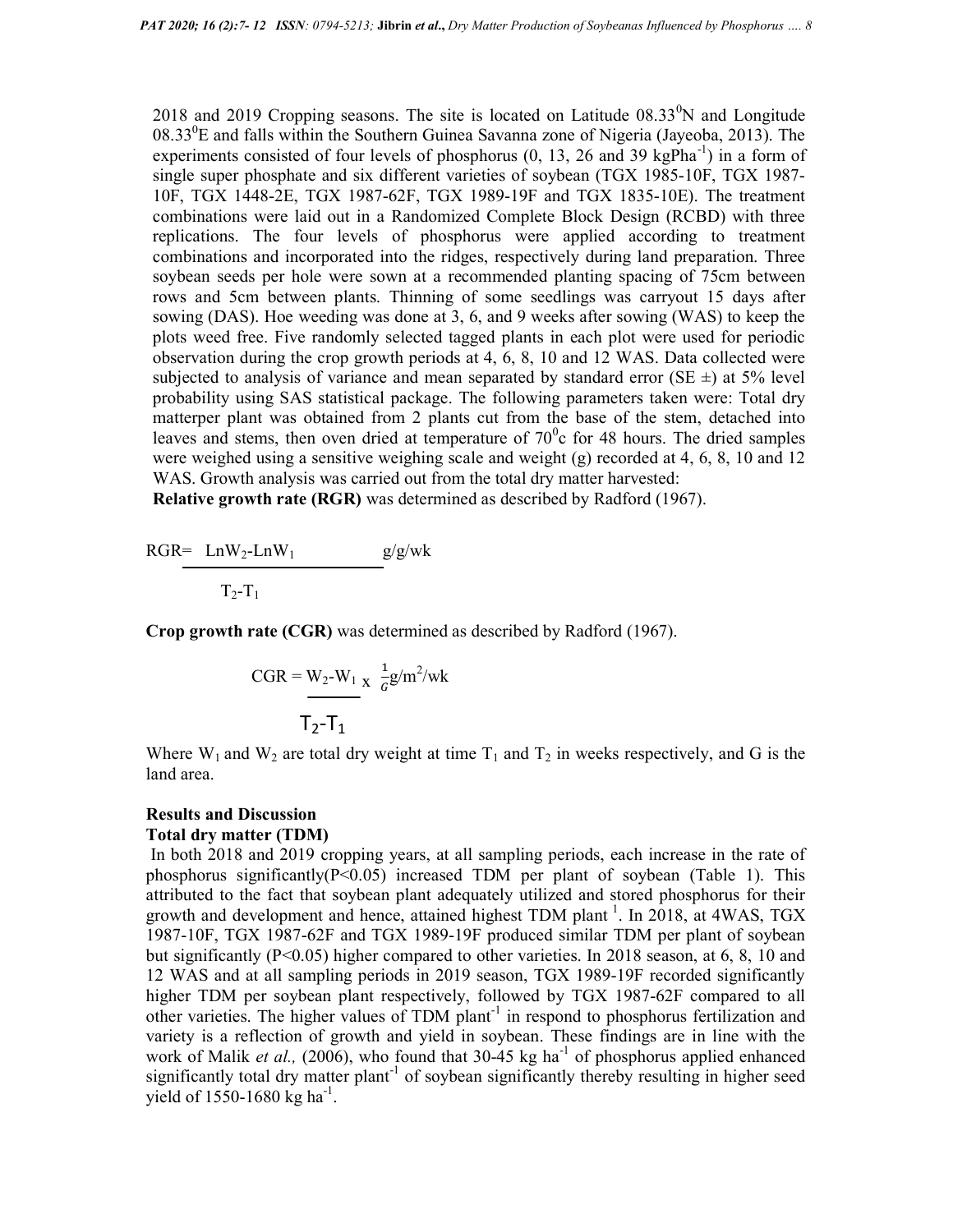| $\sigma$ , To and 12 $\pi$ /My at Early during 2010 and 2017 G opping stasons. |                  |                  |                   |                   |                   |                  |                  |                   |                   |                   |  |
|--------------------------------------------------------------------------------|------------------|------------------|-------------------|-------------------|-------------------|------------------|------------------|-------------------|-------------------|-------------------|--|
|                                                                                | 2018             |                  |                   |                   |                   | 2019             |                  |                   |                   |                   |  |
|                                                                                |                  | <b>WAS</b>       |                   | <b>WAS</b>        |                   |                  |                  |                   |                   |                   |  |
| <b>Treatment</b>                                                               | 4                | 6                | 8                 | 10                | 12                | 4                | 6                | 8                 | 10                | 12                |  |
| Phosphorus ( $kg \text{ ha}^{-1}$ )                                            |                  |                  |                   |                   |                   |                  |                  |                   |                   |                   |  |
| $\overline{0}$                                                                 | 0.9d             | 2.7d             | 15.0d             | 34.2d             | 38.5d             | 0.6d             | 3.3d             | 12.7d             | 33.7d             | 36.5d             |  |
| 13                                                                             | 1.1c             | 3.4c             | 16.9c             | 33.1c             | 38.7c             | 1.2c             | 3.7c             | 13.6c             | 34.3c             | 41.6c             |  |
| 26                                                                             | 1.6 <sub>b</sub> | 5.7 <sub>b</sub> | 23.5 <sub>b</sub> | 49.4b             | 50.9b             | 1.5 <sub>b</sub> | 4.5 <sub>b</sub> | 19.9 <sub>b</sub> | 45.7b             | 49.6b             |  |
| 39                                                                             | 1.7a             | 6.1a             | 31.8a             | 54.4a             | 55.1a             | 1.7a             | 6.5a             | 35.7a             | 46.6a             | 51.0a             |  |
| $SE \pm (0.05)$                                                                | 0.07             | 0.11             | 0.19              | 0.22              | 0.28              | 0.04             | 0.10             | 0.18              | 0.16              | 0.22              |  |
|                                                                                |                  |                  |                   |                   |                   |                  |                  |                   |                   |                   |  |
| Variety                                                                        |                  |                  |                   |                   |                   |                  |                  |                   |                   |                   |  |
| <b>TGX 1985-10F</b>                                                            | 1.0 <sub>b</sub> | 5.2d             | 17.1d             | 37.0d             | 39.4c             | 0.8 <sub>e</sub> | 4.0 <sub>d</sub> | 18.9e             | 37.8d             | 39.1 <sub>d</sub> |  |
| TGX 1987-10F                                                                   | 1.5a             | 54.c             | 21.9c             | 49.3c             | 52.0b             | 1.2c             | 4.7c             | 20.6c             | 43.0c             | 44.9c             |  |
| TGX 1448-2E                                                                    | 1.0 <sub>b</sub> | 3.3e             | 14.7f             | 34.7f             | 39.0d             | 1.0 <sub>d</sub> | 3.5e             | 19.3d             | 43.2c             | 44.7c             |  |
| TGX 1987-62F                                                                   | 1.6a             | 5.8b             | 25.1 <sub>b</sub> | 50.4 <sub>b</sub> | 52.2 <sub>b</sub> | 1.3 <sub>b</sub> | 5.4 <sub>b</sub> | 31.2 <sub>b</sub> | 46.2 <sub>b</sub> | 47.7 <sub>b</sub> |  |
| TGX 1989-19F                                                                   | 1.6a             | 6.2a             | 32.1a             | 54.3a             | 56.2a             | 1.5a             | 6.0a             | 35.1a             | 48.9a             | 51.1a             |  |
| <b>TGX 1835-10E</b>                                                            | 0.8c             | 2.8f             | 16.3e             | 36.0e             | 38.5e             | 0.5f             | 3.0 <sub>f</sub> | 16.3f             | 36.1e             | 37.4e             |  |
| $SE \pm (0.05)$                                                                | 0.10             | 0.13             | 0.24              | 0.18              | 0.22              | 0.04             | 0.12             | 0.20              | 0.16              | 0.26              |  |

Table 1: Effects of Phosphorus and Variety on the Total Dry Matter of Soybean at 4, 6, 8, 10 and 12 WAS at Lafia during 2018 and 2019 cropping seasons.

Means of different letter(s) in each column of treatment group are significant at 5% level of probability.

### Relative growth rate (RGR)

At all sampling periods, in both years, application of 39 kg P ha<sup>-1</sup> produced significantly (P<0.05) higher relative growth rate per soybean plant. However, 26 kg P ha<sup>-1</sup> treatment produced similar relative growth rate at 6-4 and 10-8 WAS in 2019 (Table 2). The higher RGR obtain at 39 kg ha<sup>-1</sup> of phosphorus could be attributed to the fact that highest RGR  $plant<sup>-1</sup>$  were obtained at that rate while the lowest RGR produced by the control plots could be attributed to the fact that the lowest RGR were obtained at that rate also Similarly, in 2018, at all sampling periods, TGX 1989-19F recorded significantly(P<0.05) higher RGR per plant, followed by TGX 1987-62F compared to other varieties while in 2019, at 6-4 and 12- 10 WAS, TGX 1987-62F and TGX 1987-10F produced similar RGR per soybean plant and significantly higher than other varieties. At 8-6 and 10-8 WAS, TGX 1989-19F consistently produced significantly higher (RGR) compared to other varieties in both cropping seasons. The higher RGR values for TGX 1989-19F variety in both years, is an indication that the variety respond to phosphorus fertilization is more efficient at all growing stages than other varieties.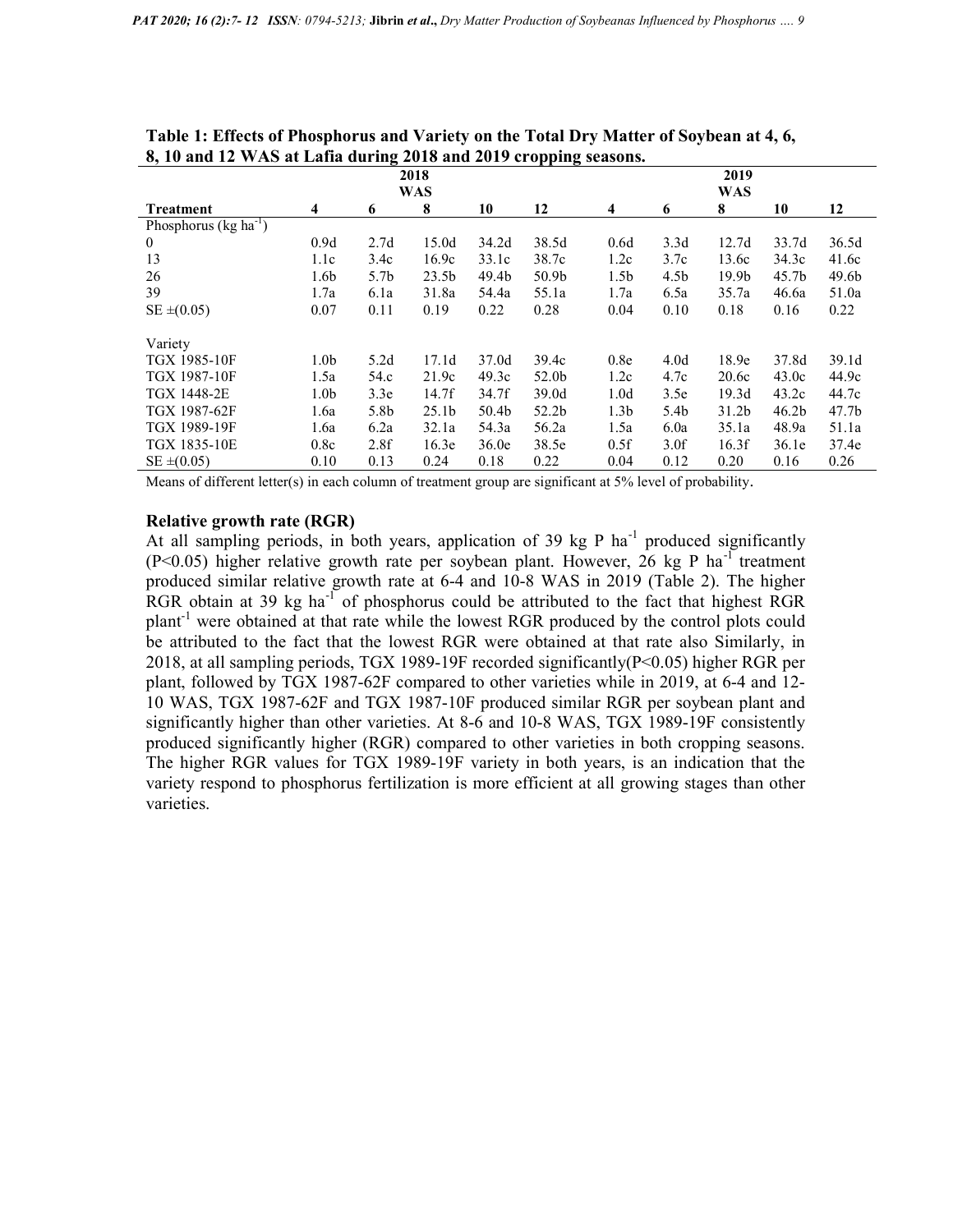|                                     | 2018             |                  |                  |                  | 2019             |                  |                  |                  |  |
|-------------------------------------|------------------|------------------|------------------|------------------|------------------|------------------|------------------|------------------|--|
|                                     | <b>WAS</b>       |                  |                  |                  | WAS              |                  |                  |                  |  |
| <b>Treatment</b>                    | $6-4$            | $8-6$            | $10-8$           | $12 - 10$        | $6-4$            | $8-6$            | $10-8$           | $12 - 10$        |  |
| Phosphorus ( $kg \text{ ha}^{-1}$ ) |                  |                  |                  |                  |                  |                  |                  |                  |  |
| $\mathbf{0}$                        | 0.3 <sup>d</sup> | 0.7 <sup>d</sup> | $0.8^{\circ}$    | $0.9^\circ$      | $0.3^\circ$      | 0.7 <sup>b</sup> | 0.7 <sup>b</sup> | $0.8^{\circ}$    |  |
| 13                                  | $0.4^\text{c}$   | 1.0 <sup>b</sup> | 1.1 <sup>b</sup> | $1.2^{\rm b}$    | $0.4^{\rm b}$    | 0.7 <sup>b</sup> | 0.8 <sup>a</sup> | $0.8^{\circ}$    |  |
| 26                                  | 0.6 <sup>b</sup> | 0.8 <sup>c</sup> | 1.1 <sup>b</sup> | 1.2 <sup>b</sup> | 0.6 <sup>a</sup> | 0.7 <sup>b</sup> | 1.1 <sup>a</sup> | 1.1 <sup>b</sup> |  |
| 39                                  | $0.7^{\rm a}$    | 1.1 <sup>a</sup> | 1.3 <sup>a</sup> | 1.4 <sup>a</sup> | 0.6 <sup>a</sup> | 0.8 <sup>a</sup> | 1.1 <sup>a</sup> | $1.5^a$          |  |
| $SE \pm (0.05)$                     | 0.02             | 0.02             | 0.01             | 0.13             | 0.01             | 0.01             | 0.01             | 0.01             |  |
| Variety                             |                  |                  |                  |                  |                  |                  |                  |                  |  |
| <b>TGX 1985-10F</b>                 | $0.4^\text{c}$   | 0.7 <sup>d</sup> | 0.8 <sup>c</sup> | 0.8 <sup>e</sup> | $0.4^\circ$      | 0.6 <sup>d</sup> | 0.8 <sup>c</sup> | 0.8 <sup>b</sup> |  |
| <b>TGX 1987-10F</b>                 | $0.5^{\rm b}$    | 0.8 <sup>c</sup> | 1.1 <sup>b</sup> | $1.2^{\circ}$    | $0.5^{\rm b}$    | 0.8 <sup>b</sup> | 0.9 <sup>b</sup> | 1.0 <sup>a</sup> |  |
| TGX 1448-2E                         | $0.4^\circ$      | 0.7 <sup>d</sup> | 0.9 <sup>c</sup> | 1.0 <sup>d</sup> | $0.5^{\rm b}$    | $0.7^\circ$      | 0.8 <sup>c</sup> | 0.8 <sup>b</sup> |  |
| TGX 1987-62F                        | $0.5^{\rm b}$    | 1.0 <sup>b</sup> | 1.2 <sup>b</sup> | 1.4 <sup>b</sup> | 0.6 <sup>a</sup> | 0.8 <sup>b</sup> | 0.9 <sup>b</sup> | 1.0 <sup>a</sup> |  |
| TGX 1989-19F                        | $0.7^{\circ}$    | 1.4 <sup>a</sup> | 1.6 <sup>a</sup> | 1.9 <sup>a</sup> | $0.5^{\rm b}$    | 0.9 <sup>a</sup> | 1.0 <sup>a</sup> | 0.8 <sup>a</sup> |  |
| TGX 1835-10E                        | $0.4^\circ$      | 0.7 <sup>d</sup> | 0.8 <sup>c</sup> | 0.8 <sup>e</sup> | $0.4^\circ$      | 0.6 <sup>d</sup> | 0.6 <sup>d</sup> | $0.7^\circ$      |  |
| $SE \pm (0.05)$                     | 0.02             | 0.02             | 0.01             | 0.02             | 0.01             | 0.01             | 0.01             | 0.02             |  |

Table 2: Effects of Phosphorus and Variety on the Relative Growth Rate of Soybean at 4, 6, 8, 10 and 12 WAS at Lafia during 2018 and 2019 cropping seasons.

Means of different letter(s) in each column of treatment group are significant at 5% level of probability.

### Crop growth rate (CGR)

Table 3 shows the effect of phosphorus and variety on the crop growth rate of soybean plant during 2018 and 2019 cropping years. The results indicated that at all sampling periods, each increase in the rate of applied phosphorus significantly  $(P<0.05)$  increased CGR per plant of soybean in both cropping years. This indicates the efficient and positive role of phosphorus on CGR plant<sup>-1</sup> of soybean. This findings was supported by the work of Abbasi et al.,(2012), who reported that increased in phosphorus application significantly enhanced TDM and CGR plant<sup>-1</sup> of soybean.

In 2018, at 6-4 and 10-8 WAS, TGX 1989-19F, TGX 1987-62F and TGX 1987-10F produced statistically similar CGR per plant but significantly (P<0.05) higher compared to other varieties. At 8-6 and 12-10 WAS, TGX 1989-19F recorded the highest CGR per plant compared with other varieties.

In 2019, at all sampling periods, TGX 1989-19F produced significantly higher CGR per plant compared with other varieties followed by TGX 1989-62F and TGX 1989-10F which produced similar CGR per plant of soybean. The outstanding performance of TGX 1989-62F and TGX 1989-10F on total dry matter production could be due to the genotypic differences as suggested by Umeh *et al.*, (2011), as the growth of soybean differed significantly in all varieties.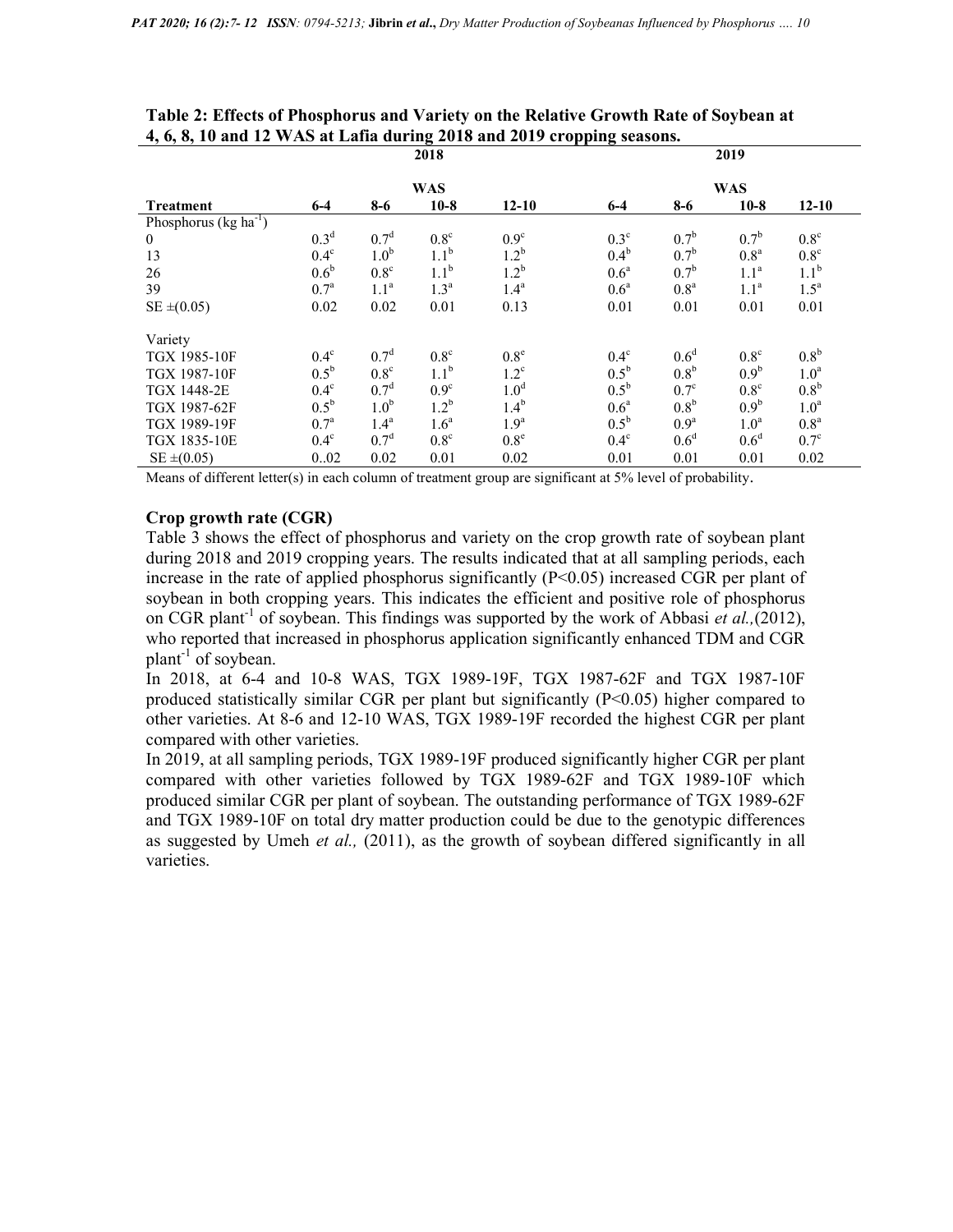|                                                                                                                                                                              | -<br>2018          |                    |                   |                    | 2019               |                   |                   |                   |  |
|------------------------------------------------------------------------------------------------------------------------------------------------------------------------------|--------------------|--------------------|-------------------|--------------------|--------------------|-------------------|-------------------|-------------------|--|
|                                                                                                                                                                              | <b>WAS</b>         |                    |                   |                    | <b>WAS</b>         |                   |                   |                   |  |
| <b>Treatment</b>                                                                                                                                                             | $6-4$              | $8-6$              | $10-8$            | $12 - 10$          | $6-4$              | $8-6$             | $10-8$            | $12 - 10$         |  |
| Phosphorus ( $kg \text{ ha}^{-1}$ )                                                                                                                                          |                    |                    |                   |                    |                    |                   |                   |                   |  |
| $\theta$                                                                                                                                                                     | $0.001^d$          | $0.0016^d$         | $0.022^d$         | $0.024^d$          | 0.003 <sup>d</sup> | $0.0013^{\circ}$  | 0.02 <sup>d</sup> | 0.02 <sup>d</sup> |  |
| 13                                                                                                                                                                           | 0.003 <sup>c</sup> | 0.018 <sup>c</sup> | $0.025^{\circ}$   | 0.030 <sup>c</sup> | $0.004^b$          | $0.013^{\circ}$   | 0.03 <sup>c</sup> | 0.03 <sup>c</sup> |  |
| 26                                                                                                                                                                           | $0.016^b$          | $0.023^{b}$        | $0.034^{b}$       | $0.041^{b}$        | 0.004 <sup>b</sup> | $0.018^{b}$       | $0.04^b$          | $0.04^b$          |  |
| 39                                                                                                                                                                           | $0.017^{\rm a}$    | $0.033^{\rm a}$    | $0.040^{\rm a}$   | $0.044^{\circ}$    | $0.007^{\rm a}$    | $0.042^{\rm a}$   | $0.05^{\rm a}$    | $0.06^{\circ}$    |  |
| $SE \pm (0.05)$                                                                                                                                                              | 0.0001             | 0.0003             | 0.0004            | 0.0003             | 0.0001             | 0.0004            | 0.001             | 0.001             |  |
| Variety                                                                                                                                                                      |                    |                    |                   |                    |                    |                   |                   |                   |  |
| TGX 1985-10F                                                                                                                                                                 | 0.003 <sub>b</sub> | $0.02^b$           | 0.03 <sup>b</sup> | 0.04 <sup>c</sup>  | 0.004 <sup>c</sup> | 0.02 <sup>b</sup> | $0.03^{\circ}$    | 0.04 <sup>c</sup> |  |
| TGX 1987-10F                                                                                                                                                                 | 0.005a             | $0.02^{\rm b}$     | $0.04^{\rm a}$    | 0.04 <sup>c</sup>  | $0.005^{\rm b}$    | 0.02 <sup>b</sup> | $0.04^b$          | $0.05^{\rm b}$    |  |
| <b>TGX 1448-2E</b>                                                                                                                                                           | 0.003 <sub>b</sub> | $0.02^{\rm b}$     | $0.03^{\rm b}$    | 0.03 <sup>d</sup>  | 0.004 <sup>c</sup> | 0.02 <sup>b</sup> | $0.04^b$          | 0.04 <sup>c</sup> |  |
| TGX 1987-62F                                                                                                                                                                 | 0.005a             | $0.02^{\rm b}$     | $0.04^{\rm a}$    | $0.05^{\rm b}$     | $0.005^{\rm b}$    | $0.02^{\rm b}$    | $0.04^{\rm b}$    | $0.05^{\rm b}$    |  |
| TGX 1989-19F                                                                                                                                                                 | 0.005a             | 0.03 <sup>a</sup>  | $0.04^{\rm a}$    | 0.06 <sup>a</sup>  | $0.006^a$          | 0.03 <sup>a</sup> | 0.05 <sup>a</sup> | $0.06^{\circ}$    |  |
| TGX 1835-10E                                                                                                                                                                 | 0.003 <sub>b</sub> | $0.02^{\rm b}$     | $0.03^b$          | $0.04^{\circ}$     | $0.003^{\circ}$    | $0.02^{\rm b}$    | $0.03^{\circ}$    | 0.04 <sup>c</sup> |  |
| $SE \pm (0.05)$                                                                                                                                                              | 0.0002             | 0.0004             | 0.0005            | 0.0003             | 0.0002             | 0.0004            | 0.001             | 0.001             |  |
| $\alpha$ .<br>$M_{\odot}$ and $\Omega$ and $\Omega$ and $\Omega$ and $\Omega$ is the set of $\Omega$ and $\Omega$ is the set of $\Omega$ and $\Omega$ is the set of $\Omega$ |                    |                    |                   |                    |                    |                   |                   |                   |  |

Table 3: Effects of Phosphorus and Variety on the Crop Growth Rate of Soybean at 4, 6, 8, 10 and 12 WAS at Lafia during 2018 and 2019 cropping seasons.

Means of different letter(s) in each column of treatment group are significant at 5% level of probability.

#### Conclusion

Dry matter production was enhanced significantly  $(P<0.05)$  by the application of phosphorus while TGX 1989-19F variety out-performed other varieties in this study. Phosphorus at 39 kg ha<sup>-1</sup> produced significantly higher dry matter production while control plots produced significantly lower DMP of soybean plant at all growing stages in both 2018 and 2019 cropping years respectively. The observed variation in the performance of the soybean varieties in terms of dry matter production could provide a basis for selecting variety with high yielding ability. Thus, dry matter production is a reflection of higher yield in soybeans.

### References

- Abbasi, M.K., Tahir, M.M., Azam, W., Abbas, Z. and Rahim, N. (2012). Soybean yield and chemical composition in response to phosphorus-potassium nutrition in Kashmir. Agron.J. 104: 1476- 1484.
- Atli, A. (2019). Nutrition Fact and Health Effects. Iceland: Headline Press
- Cassman, K.G., Whitney, A.S. and Stockinger, K.R. (1980). Root growth and dry matter distribution of soybean as affected by phosphorus stress, nodulation, and nitrogen source. Crop Sci. 20: 239-244.
- Chaudhary, M.I. and Fujita, K. (1998). Comparison of phosphorus deficiency effects on the growth parameters of mashbean, mungbean, and soybean. Soil Sci. Plant Nutr. 44: 19- 30.
- Chaudhary, M.I., Adu-Gyamfi, J.J., Saneoka, H., Nguyen, N.T., Suwa, R., Kanai, S., El- Shemy,
- H. A., Lightfoot, D.A. and Fujita, K. (2008). The effect of phosphorus deficiency on nutrient uptake, nitrogen fixation and photosynthetic rate in mashbean, mungbean and soybean. Acta. Physiol. Plant. 30: 537-544.
- De Bruin, J.L. and Pedersen, P. (2009). Growth, yield, and yield component changes among old and new soybean cultivars. Agron. J. 101: 124-130.
- Dugje, I.Y., Omoigui, L.O., Ekeleme, F., Bandyopadhyay, R., Lava, P.K. and Kamara, A.Y. (2009). Farmers Guide to Soybean Production in Northern Nigeria. International Institute Tropical Agriculture, Ibadan, Nigeria.21pp.